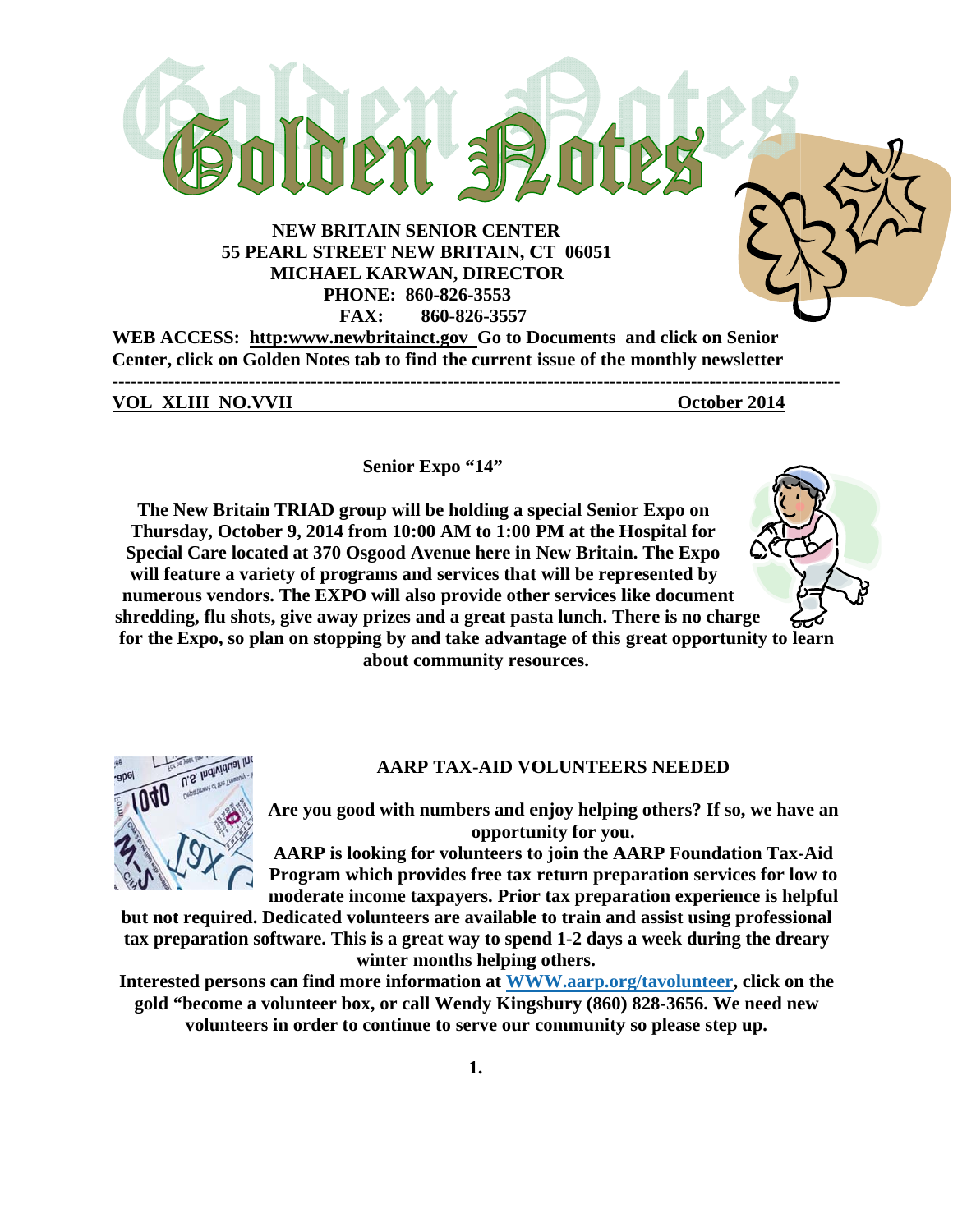

**Zumba Gold is Coming!** 

The Health Departments Nursing Division is happy to announce that they will be bringing ZUMBA GOLD to the Senior Center in October. The class will be held Thursdays at 9am, and the instructor will be Amy Grey.

Amy has many years of experience teaching ZUMBA GOLD to the senior population. You will find her classes in many of the area Senior Centers including Plainville and Farmington.

Zumba Gold is a workout that is specifically designed for seniors, beginners, and any others needing modifications in their exercise routine. Zumba combines a dance workout with a party-like atmosphere. Zumba Gold can help seniors build cardiovascular health by getting the heart rate up. It also works the muscles of the hips, legs, and arms through the dance moves.

The 30 to 45 minute classes have been adapted to fit the exercise needs of senior citizens. Experience with dance is not required as moves are broken down in a slow and manageable manner.

Zumba combines different dance styles including meringue, cha-cha, cambia, belly dance, rumba, tango, and salsa. The Zumba Gold classes break these dances down to better fit the exercise needs of active older adults. There are many chair based options that are available to participants in Zumba Gold.

If you decide to take a Zumba Gold class make sure you wear comfortable exercise clothing, supportive athletic shoes, and your "ready to party" mood.

WE ARE HOPING TO START THE CLASS IN MID OCTOBER WE WILL PUT UP FLYERS WITH THE DATE OF THE 1<sup>ST</sup> CLASS. You will be asked to fill out a brief form before you begin your 1<sup>st</sup> class and sign in each week the nurse will be available to help you with these forms.

LET'S GET READY TO PARTY !!!!!!!!!!!!!!!!!!!!!!!!!!

# **RSVP Fund Raiser**

RSVP of Central CT Ins invites you to attend a Meatloaf Dinner fund raiser on Wednesday, October 29<sup>th</sup> from 4:00 PM to &:00 PM here at the senior Center. The menu will include meatloaf, mashed potato, bake mac & cheese, green beans, dessert, coffee tea and juice. The cost for the dinner is \$10.00 per adult and \$5.00 for children under 10 years of age. Hope you will stop by for a delicious comfort meal and support RSVP.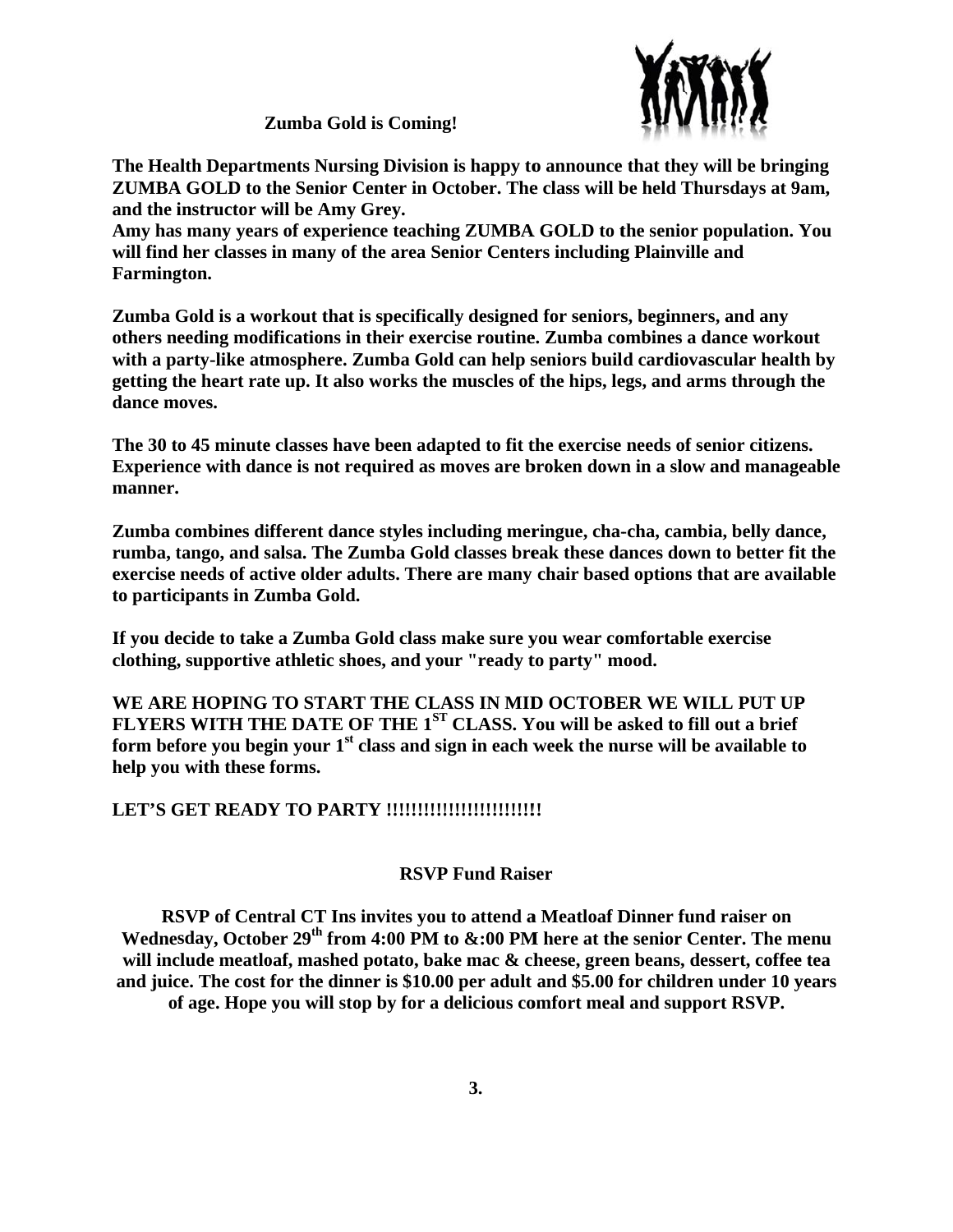## **October is Fire Prevention Month**

**The biggest disaster threat to American families isn't floods, hurricanes or tornadoes; it's fire. The American Red Cross responds to a disaster every eight minutes and nearly all of these are home fires.** 

**To help reduce the risk and impact of residential fires, the Red Cross is partnering locally with the City of New Britain Fire Department to canvass neighborhoods on Tuesday, October 7, and share fire prevention and safety tips, as well as to install smoke alarms in homes where none are present.** 

**"Home fires are a common and deadly threat because they happen so quickly," said American Red Cross Connecticut Chapter Senior Director of Emergency Services Rebecca Johnson. "We urge everyone to become aware of what they should do to prevent a fire in their home."** 

**Adults over the age of 65 are more than twice as likely to die in home fires when compared to the average American. "Having a smoke alarm, having a plan and being ready for emergencies can help increase your chances of safely escaping a fire," Johnson said.** 

**Johnson said that smoke alarms are one of the most important factors in preventing deaths due to fire. "Nearly two-thirds of all fire-related deaths occur in homes without functioning smoke alarms. Simply put, smoke alarms save lives."** 

**Johnson said Red Cross volunteers and New Britain firefighters will fan out across the city on Tuesday, October 7, to install smoke alarms and talk with residents about other steps they can take to prevent or safely escape a residential fire.** 

**"While the October 7 neighborhood canvass is a special event, this is not the limit of our work," said New Britain Fire Chief Thomas Ronalter. "We have had a program in place for several years to help residents install smoke alarms at no cost. We hope the October 7 event will raise awareness and inspire more New Britain residents to install smoke alarms or reach out to us for help."** 

**Ronalter urged residents wishing to have a smoke alarm installed in their home free of charge by the Fire Department to contact New Britain Fire Marshal Donald King at (860) 826-4311 to schedule an appointment.** 

**Most home fires can be prevented. Homeowners should check for items that can be hazardous such as candles and space heaters – common items that can turn dangerous very quickly.** 

**To help avoid a fire in the home, there are steps someone can take now:** 

- **Keep items that can catch on fire at least three feet away from anything that gets hot, such as sources of heat or stoves.**
- **Never smoke in bed.**
- **Turn portable heaters off when leaving the room or going to sleep.**
- **Install smoke alarms on every level of the house and inside bedrooms.**
- **Replace batteries in smoke alarms at least once a year. Test each alarm monthly by pushing the test button.**

**Have an escape plan. The Red Cross recommends that households develop a fire escape plan and practice it at least twice a year with everyone who lives in the home. People should know two ways to escape from every room and designate a safe place to meet outside the home in case of a fire. If a fire happens, follow the escape plan. Get out, stay out and call 911 from a safe location.**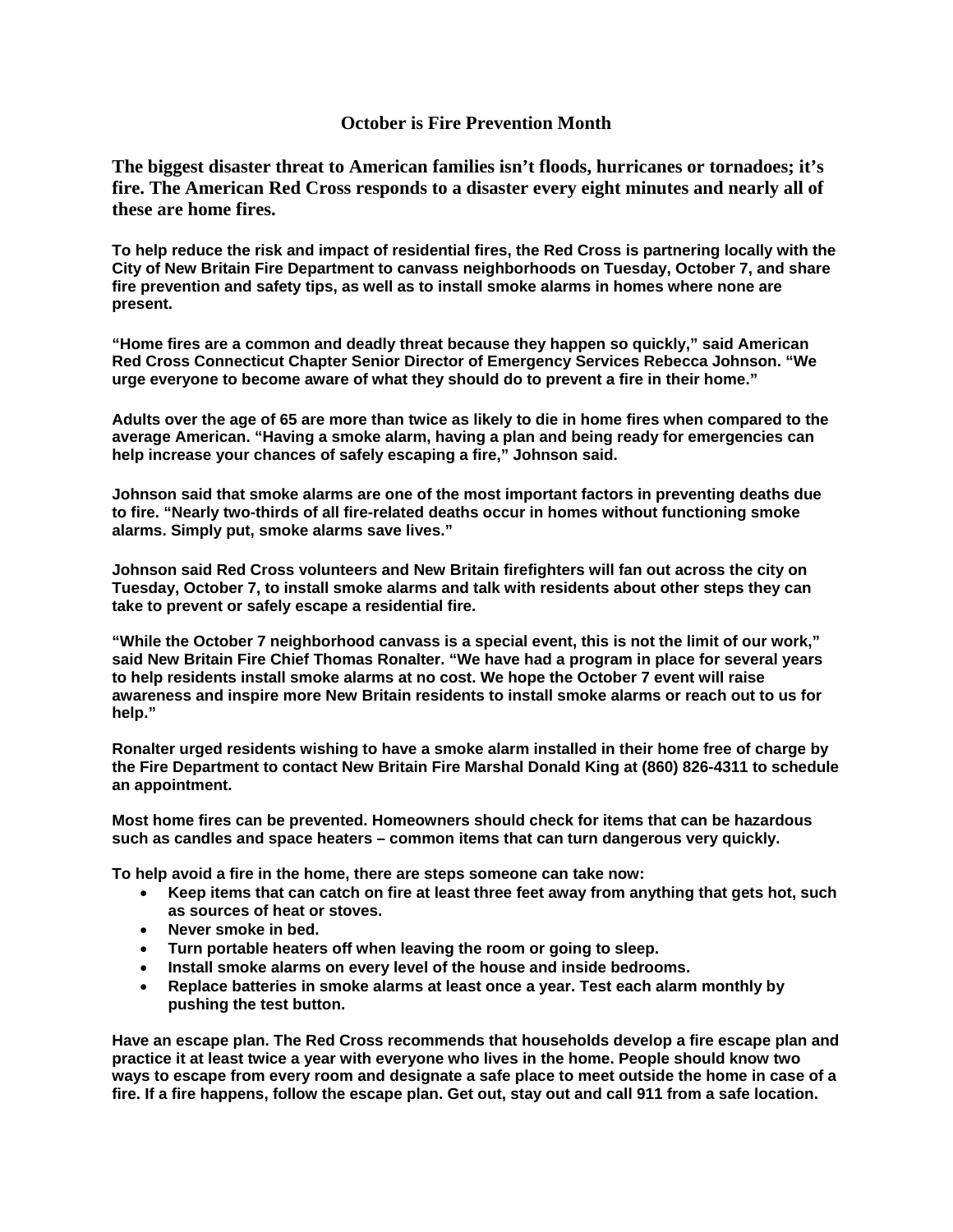# **CCSU and SENIOR CENTER Research Project**

**Students from Central Connecticut State University will be at the senior center during the month of October to conduct a research project. The students will be asking seniors to complete a short satisfaction survey that will help the senior center plan for the future and will help us serve you better. We will also be mailing surveys to those members who participate in our programs. This project is very important to the Senior Center so we are asking for your assistance and cooperation in working with the students. If you are asked to complete a survey form, please take the time to do so and return the completed form to the senior center. The survey forms will not ask for any personal information so you do not have to identify yourself.** 

**Thanks for taking the time to help us with this project** 

## **Book Group Update**

**The Senior Center/NB Public Library Book Group will meet on Tuesday, October 21st at 1:00 PM. The October read is. What's Eating Gilbert Grape by Peter Hedges** 

**A special force of American and British museum directors, curators, art historians, and others, called the Monuments Men, risked their lives scouring Europe to prevent the destruction of thousands of years of art and culture.** 

| November 18 <sup>th</sup> | <b>Travels With Charlie by John Steinbeck</b> |
|---------------------------|-----------------------------------------------|
| December 16 <sup>th</sup> | <b>Still Life</b> by Louise Penny.            |

**Remember to join us on the 3rd Tuesday of each month.** 

# **Legal Program**

**The Elder Law Office of Attorney Stephen O. Allaire will be at the senior center on**  Tuesday, October 7<sup>th</sup> at 10:00 am and will be talking on;

**Plan Today for Tomorrow, Prior Planning Can Make All the Difference** 

**Attorney Allaire will be available to provide timely information as well as to answer questions**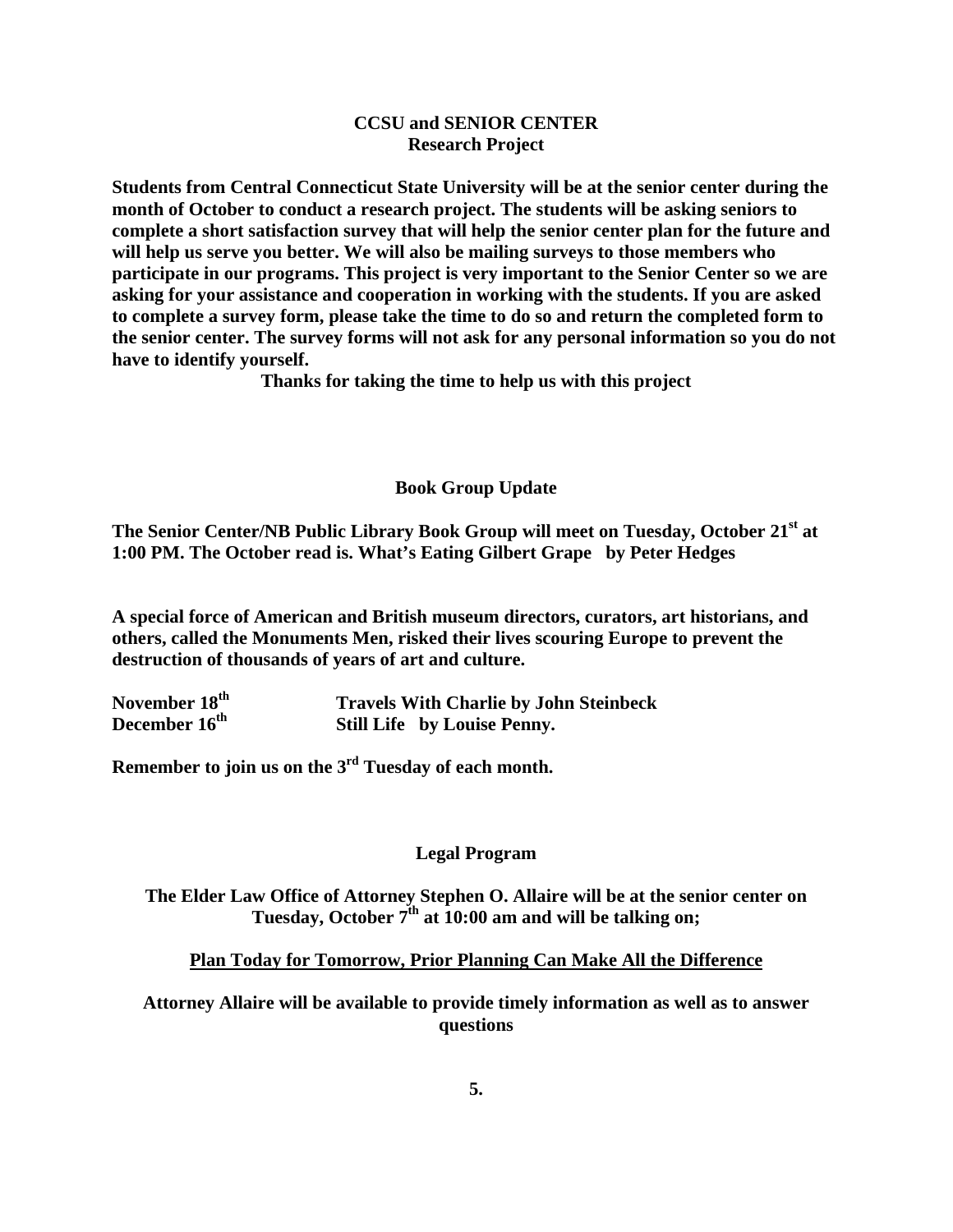#### **SERVICES BY APPOINTMENT DIAL-A-RIDE**

**At least a 2-day notice is required for rides to the Senior Center, medical appointments, shopping and other destinations at any time within the month. Call 826-3555 for an appointment. There is a suggested donation of \$1.50 each way.** 

#### **MEDICARE/MEDICAL INSURANCE INFORMATION**

**Persons seeking help in filing Medicare claims or appeals, interpreting medical bills and assistance in making decisions concerning Medicare supplemental insurance can make an appointment with Senior Center Staff by calling the Center at 860 826-3553. Advice on Living Wills and how to deal with advance medical directives is also available.** 

## **FROM THE NURSING DESK**

\_\_\_\_\_\_\_\_\_\_\_\_\_\_\_\_\_\_\_\_\_\_\_\_\_\_

**From The Nursing Desk: We are happy to announce that we will be bringing ZUMBA GOLD to the Senior Center in October. The class will be held Thursdays at 9am, and the instructor will be Amy Grey.** 

**Amy has many years of experience teaching ZUMBA GOLD to the senior population. You will find her classes in many of the area Senior Centers including Plainville and Farmington.** 

**. Persons wishing to see the nurse for any reason should call the Senior Center during the morning hours to see if a Health Department nurse is available on the day you wish to come.** 

# **GOLDEN NOTES SUBSCRIPTIONS**

| <b>NAME</b>                                       | <b>DATE</b>                       |
|---------------------------------------------------|-----------------------------------|
| <b>STREET</b>                                     |                                   |
| <b>ADDRESS</b>                                    |                                   |
| <b>CITY</b>                                       | STATE, ZIP                        |
| <b>CODE</b>                                       |                                   |
| <b>PHONE#</b>                                     |                                   |
| Make checks payable to: NEW BRITAIN SENIOR CENTER |                                   |
| <b>Return to: GOLDEN NOTES</b>                    | Annual Fee: \$6.00 non refundable |
| <b>New Britain Senior Center</b>                  | Cash Check                        |
| <b>55 Pearl Street</b>                            | <b>New Subscription</b>           |
| New Britain, CT 06051                             | <b>Renewal</b>                    |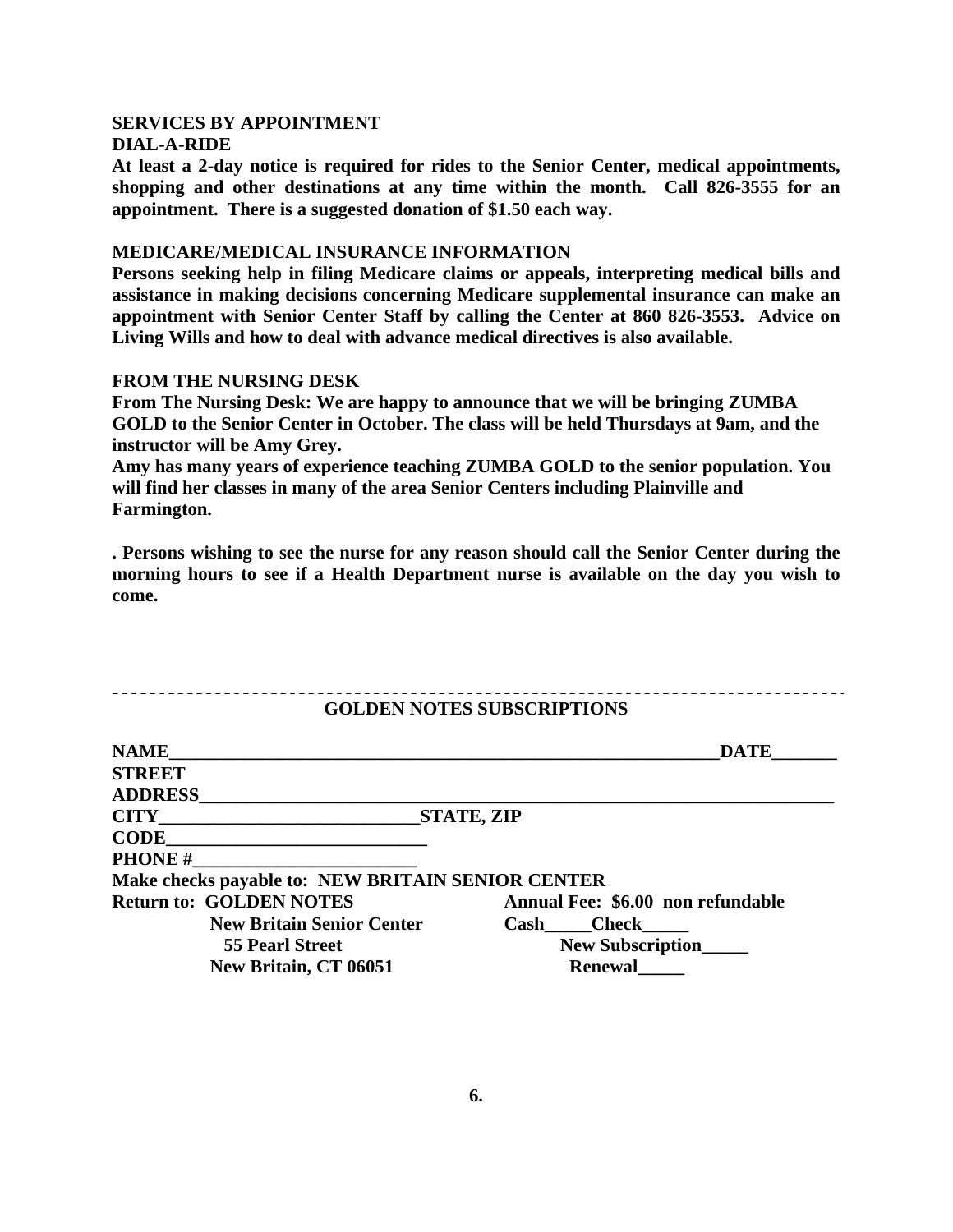# **FRIDAY** at the MOVIES

# **Ba aby Boom**

**F**riday, October 17<sup>th</sup> at 12:45 PM

Academy Award winner Diane Keaton is smashing as a high-powered **career woman who inherits a baby – and discovers a side of herself she never knew she** had...a maternal one.

Stop by the senior center and relax while watching the movie of the month. Hope you will join us for this entertaining film.

# **Friday Afternoon Square Dancing**

**The Friday Afternoon Square Dancing group will resume meeting and dancing startin Friday, September 5<sup>th</sup> at 1:00 pm. The group is always looking for new dancers and all are** welcome to come by and learn about the program, Lots of great dancing and fun on Friday **af fternoons. eng on** 



**A Day at Mohegan Sun Casino** 

Call Elda Spaczynski at 860 229-2502 for more information. **Tuesday, October 14 4, 2014 Co ost: \$19.00**

# **C OMPUTER R CLASS O OFFERED**

**Call Elda Spaczynski at 860 229-2502 for more information.<br>
<b>COMPUTER CLASS OFFERED**<br>
The Senior Center will be offering a computer learning class starting on Tuesday, September 23<sup>rd</sup> from 9:00 to 11:00 am. The class will focus on the interests and skills of the participants. A variety of topics including basic computer skills, some word processing and accessing and using the internet will be covered. Sign up for this class will start on **Sep ptember 3rd. .** 

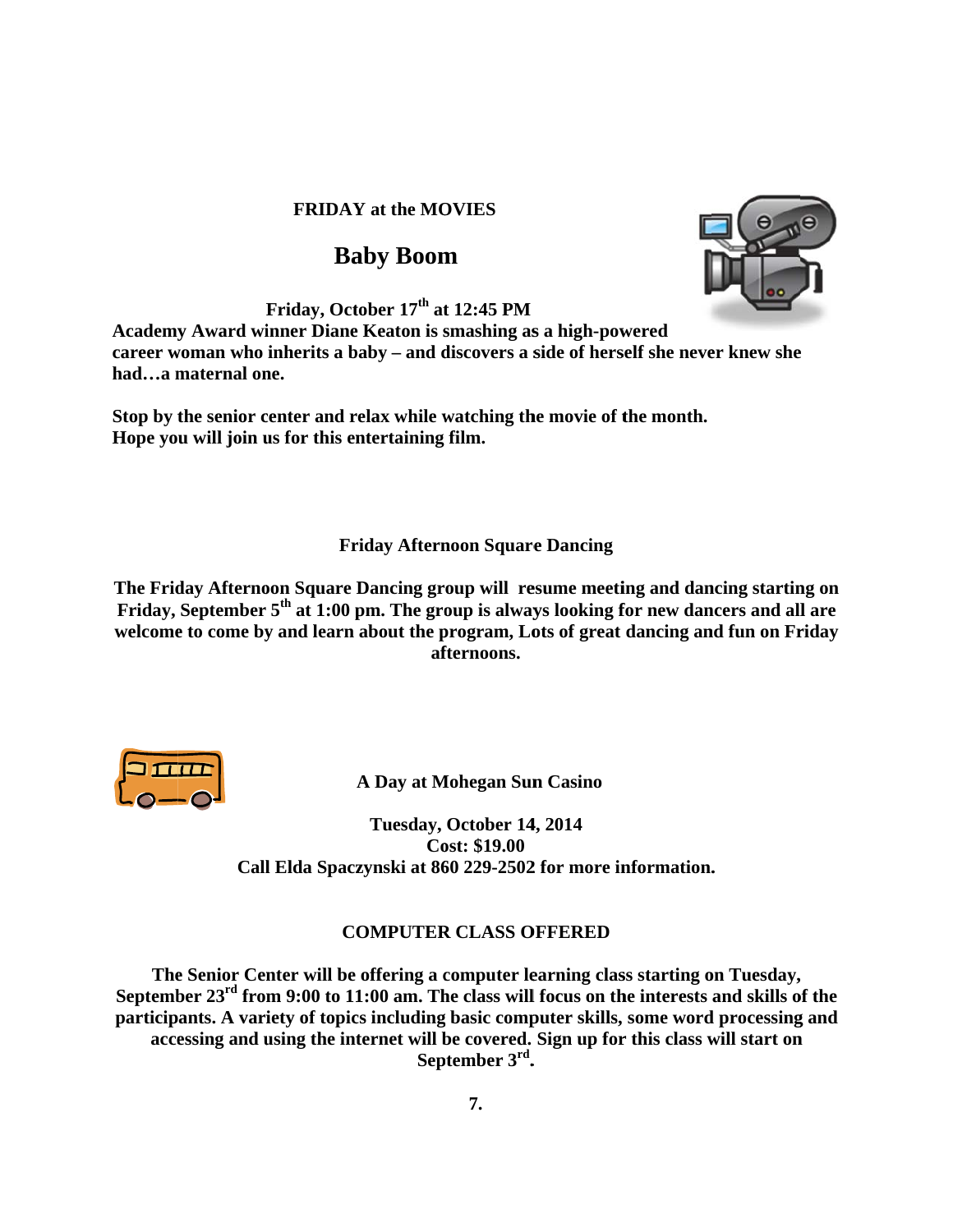**Daily Calendar of Activities** 

# **October 2014**

#### **Mondays**

**8:15 am to 11:00 am – Snack bar open 8:45 am to 9:15 am – Line Dancing Instruction for persons wishing to learn line dancing 9:15 am to 10:00 am – Exercise Class Senior appropriate exercise class with Chris 9:15 am to 11:30 am – Art class open 10:15 am to 11:00 am - Line dancing class 12:45 pm to 3:00 pm - Bingo** 

#### **Tuesdays**

**8:15 am to 11:00 am – Snack bar open 8:30 am to 9:00 am – Line Dancing Instruction for persons wishing to learn line dancing 9:00 am to 11:00 am – Computer class Starts on September 23rd. 9:10 am to 10:15 am – Exercise Class Senior appropriate exercise class with Chris 9; 15 am to 1: 30 am - Craft group meets 10; 30 am to 11:15 am – Line dancing class with Chris 12:30 pm to 3:00 pm Wii Bowling 1:00 pm to 3:30 pm – Craft group meets** 

**Wednesdays** 

**8:15 am to 11:00 am – Snack bar open 9:00 am to 11:30 am - Card group 9:15 am to 11:30 am – Art class open 9:15 am to 11:30 am - Ceramics class open 12:45 pm to 3:00 pm - Bingo 1:00 pm to 3:00 pm - Ballroom dancing Thursdays 8:15 am to 11:00 am – Snack bar open 9; 15 am to 11; 30 am – Craft group meets 1;00 pm to 3:30 pm – Pinochle club 1:00 pm to 3:30 pm - Craft group meets** 

# **Fridays**

**8:15 am to 11:00 am – Snack bar open 9:15 am to 11:30 am – Art class open 9:15 am to 11:30 am - Ceramics class open 12:45 pm to 3:00 pm - Bingo 1:15 pm to 3:30 pm Square Dancing**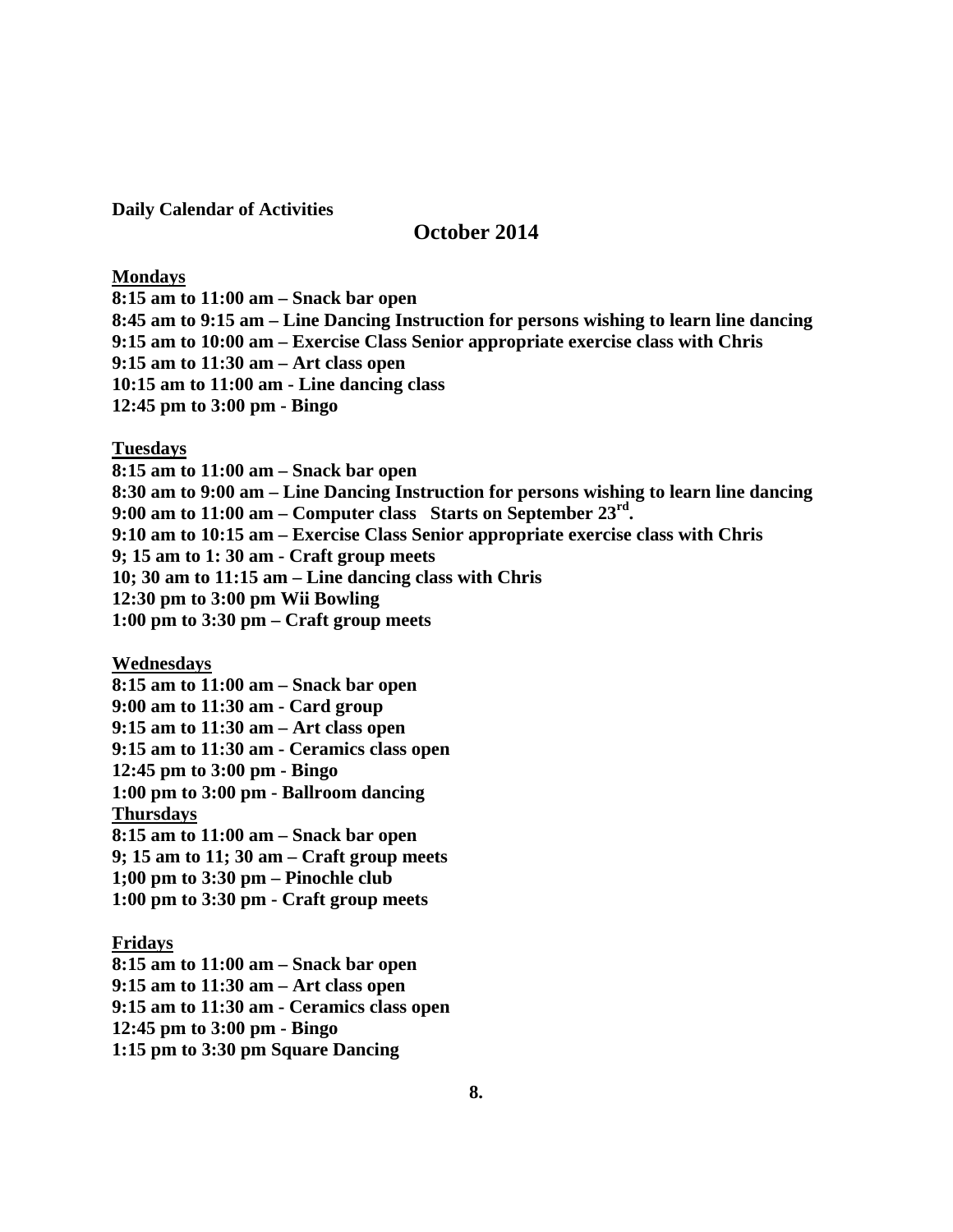|                                                                                                               |                                                                                                                      | CW Resources Senior Community Café                                                                                                         |                                                                                                                              |                                                                                                             |  |
|---------------------------------------------------------------------------------------------------------------|----------------------------------------------------------------------------------------------------------------------|--------------------------------------------------------------------------------------------------------------------------------------------|------------------------------------------------------------------------------------------------------------------------------|-------------------------------------------------------------------------------------------------------------|--|
|                                                                                                               | October Menu                                                                                                         | 1% or Skim milk provided<br>Margarine available                                                                                            |                                                                                                                              |                                                                                                             |  |
| MENU ITEMS SUBJECT TO CHANGE                                                                                  |                                                                                                                      |                                                                                                                                            | <b>SUGGESTED DONATION</b>                                                                                                    |                                                                                                             |  |
|                                                                                                               | <b>TUESDAY</b>                                                                                                       | WEDNESDAY                                                                                                                                  | <b>THURSDAY</b>                                                                                                              | <b>FRIDAY</b>                                                                                               |  |
| <b>MONDAY</b><br>L HAPPY<br>HAULLOWER                                                                         |                                                                                                                      | Creamy Pea Soup<br><b>Unsalted Crackers</b><br><b>Grilled Chicken Breast</b><br><b>Sweet Potatoes</b><br>Broccoli                          | $\overline{2}$<br>Grape Juice<br>Pot Roast w/Gravy<br><b>Baked Potato</b><br>Carrot Coins<br>Sour Cream                      | Potato Crunch Fish<br>Lemon Butter Sauce<br><b>Buttered Orzo</b><br>Spinach                                 |  |
|                                                                                                               |                                                                                                                      | Dinner Roll                                                                                                                                | Pumpernickel Bread                                                                                                           | Potato Bread                                                                                                |  |
|                                                                                                               |                                                                                                                      | Cinnamon Applesauce                                                                                                                        | <b>Birthday Cake</b>                                                                                                         | Fresh Apple                                                                                                 |  |
| Roast Pork with<br>Apple Glaze<br>Sesame Noodles<br><b>Country Blend Veggies</b>                              | Orange Juice<br>Grilled Chicken with<br><b>Honey Mustard Sauce</b><br><b>Mashed Polatoes</b><br>Summer Blend Veggies | 8<br>Spaghetti<br>Marinara Sauce<br><b>Turkey Meatballs</b><br>Romaine Salad<br><b>Ranch Dressing</b><br>Parmesan Cheese                   | Cream of Broccoli Soup<br><b>Unsalted Crackers</b><br>Chicken Salad<br>Lettuce Bed<br>Macaroni Salad<br><b>Pickled Beets</b> | 10<br>Pineapple Juice<br>Homemade Meatloaf<br>Onion Gravy<br><b>Sweet Potato</b><br>Peas                    |  |
| 100% Whole Wheat                                                                                              | 12 Grain Bread                                                                                                       | <b>Italian Bread</b>                                                                                                                       | Multigrain Bread                                                                                                             | Potato Bread                                                                                                |  |
| <b>Mandarin Oranges</b>                                                                                       | Mixed Fruit Cup                                                                                                      | Banana                                                                                                                                     | Pears                                                                                                                        | <b>Rice Pudding</b>                                                                                         |  |
| 13<br><b>COLUMBUS DAY</b><br>HOLIDAY                                                                          | 14<br>Cranberry Juice<br>Lasagna Rolette<br><b>Meat Sauce</b><br>Peas & Carrots<br>Parmesan Cheese                   | 15<br>Grilled Chicken Breast<br><b>Broccoli Cheese Sauce</b><br><b>Rice Pilaf</b><br><b>Stewed Tomatoes</b>                                | 16<br>Pineapple Juice<br>Beef Stew w/Carrots,<br>Diced Potatoes & Peas<br>Garden Salad<br>French Dressing                    | 17<br>Roast Turkey<br><b>Turkey Gravy</b><br>Stuffing<br>Geneva Blend Veggies<br><b>Cranberry Sauce</b>     |  |
| 0000000                                                                                                       | <b>Italian Bread</b><br>Tangerine                                                                                    | Oatmeal Bread<br>Peaches                                                                                                                   | W.W. Dinner Roll<br>Oatmeal Cream Pie                                                                                        | <b>Rye Bread</b><br><b>Tropical Fruit Cup</b>                                                               |  |
| 20                                                                                                            | 21                                                                                                                   | 22                                                                                                                                         | 23                                                                                                                           | 24                                                                                                          |  |
| Grape Juice<br>Veal Scallopini over<br>Parslied Buttered Noodles<br>Oriental Blend Veggies                    | Knockwurst<br><b>Lazy Pierogies</b><br>Cabbage                                                                       | Cranberry Juice<br>Chicken Tetrazzini<br>with Sauce<br><b>Brown Rice</b><br>California Blend Veggies                                       | Escarole Bean Soup<br><b>Unsalted Crackers</b><br><b>Broccoli Bake</b><br>Chuck Wagon Veggies                                | Orange Juice<br>Rigatoni with<br>Meatballs<br>Marinara Sauce<br>Spinach                                     |  |
| 100% Whole Wheat                                                                                              | Hot Dog Roll                                                                                                         | Pumpernickel Bread                                                                                                                         | 100% Whole Wheat                                                                                                             | Multigrain Bread                                                                                            |  |
| Oatmeal Raisin Cookies                                                                                        | Pineapple Chunks                                                                                                     | Ice Cream Cup                                                                                                                              | Fruit Cocktail<br>30                                                                                                         | Cinnamon Applesauce<br>31                                                                                   |  |
| 27<br>Apple Juice<br>Unbreaded Fish Filet<br><b>Steak Fries</b><br><b>Carrot Coins</b><br><b>Tartar Sauce</b> | 28<br>Cranberry Juice<br>Unbreaded Veal Patty<br>Onion Gravy<br>Rice Au Gratin<br>Summer Blend Veggies               | 29<br>Butternut Squash Soup<br><b>Unsalted Crackers</b><br><b>Grilled Chicken Breast</b><br>Lettuce & Tomato<br><b>Marinated Cucumbers</b> | Orange Juice<br>Lazy Man's<br><b>Stuffed Pepper</b><br><b>Whipped Potatoes</b><br><b>Buttered Beets</b>                      | Groulish Grape Juice<br>Prickly Peppersteak<br>with Peppers and<br>Ugly Onions<br>Batty Buttered<br>Noodles |  |
| Oatmeal Bread                                                                                                 | Pumpernickal Bread<br><b>Banana</b>                                                                                  | W.W. Hamburger Bun<br>Fresh Pear                                                                                                           | Italian Bread<br>Fresh Orange                                                                                                | Creepy Capri Blend<br>Voodoo Veggies<br>Bewitched Bread<br>Pumpkin Treat                                    |  |
| <b>Tropical Fruit Cup</b>                                                                                     |                                                                                                                      |                                                                                                                                            |                                                                                                                              |                                                                                                             |  |